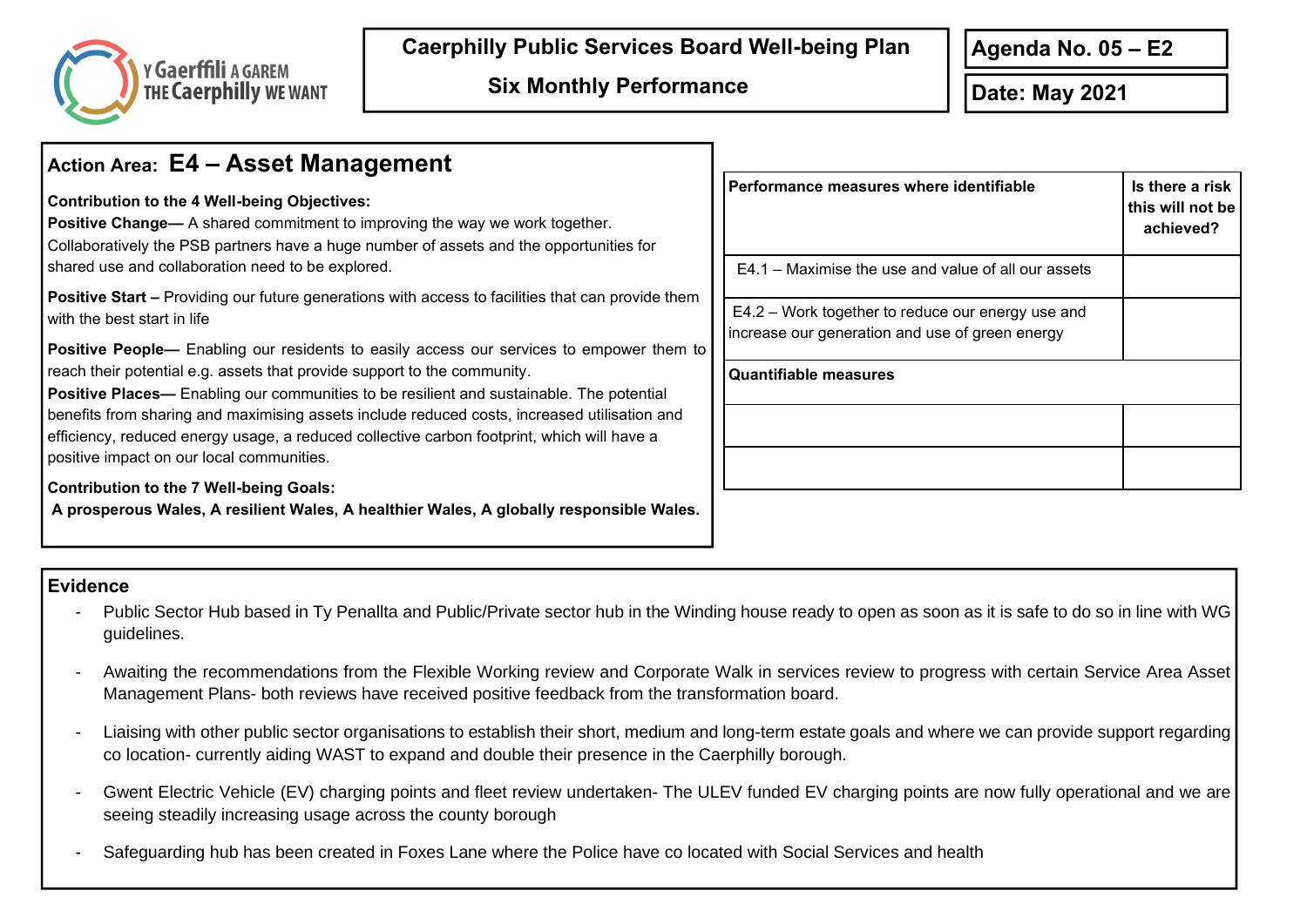| <b>Ref</b>   |                                                                                                                                                                                                                                                                                                                        |                                                                                                                                                                                                                                                                                                                                                                                                                                                                                     |
|--------------|------------------------------------------------------------------------------------------------------------------------------------------------------------------------------------------------------------------------------------------------------------------------------------------------------------------------|-------------------------------------------------------------------------------------------------------------------------------------------------------------------------------------------------------------------------------------------------------------------------------------------------------------------------------------------------------------------------------------------------------------------------------------------------------------------------------------|
|              | <b>Key Tasks</b>                                                                                                                                                                                                                                                                                                       | <b>Progress</b>                                                                                                                                                                                                                                                                                                                                                                                                                                                                     |
| $\mathbf{A}$ | Identify current use of buildings and opportunities for shared<br>use with PSB Partners. Split into different assets (land,<br>transport, supporting delivery etc.)                                                                                                                                                    | Recommendations for the walk-in services review have been put forward to the<br>transformation board, receiving positive feedback. Both these recommendations and the<br>flexible working review outcomes will provide a clear steer on the asset availability for PSB<br>partners. Mark Faulkner has also agreed an expansion for the ambulance station on the<br>Tredomen campus.                                                                                                 |
| <b>A1</b>    | Chairs to review the current working group and identify key<br>individuals to be participate in the group to enhance further<br>collaborative working                                                                                                                                                                  | Report was produced and taken forward, the agreed approach was to review this on a<br>case by case basis providing a partnership rate to ensure an effective use of public assets<br>and the public purse. Discussions regarding charging were also had during the first One<br>public estates meeting chaired by Pam Kelly, in conclusion it would be beneficial if a one                                                                                                          |
| A2           | CCBC to produce a cabinet report and obtain approval<br>regarding the decision on the charging policy for a One Public<br>Sector Estate.                                                                                                                                                                               | rate charge for the Public purse was produced.                                                                                                                                                                                                                                                                                                                                                                                                                                      |
| B            | Identify and explore opportunities for collaborative working with<br>PSB Partners and report on progress. Share expertise where<br>possible. Liaise with other public sector organisations on their<br>short, medium and long term asset goals. Support COVID<br>recovery work e.g. vaccination centre at Ty Penallta. | CCBC has provided Gwent Police with several suitable options, however they have<br>recently identified internal space that they are able to utilise for their short-term needs. Any<br>further requirements are awaited from Gwent Police and will be explored between CCBC<br>and Gwent Police.<br>CCBC attended the One Public Estates meeting. Pam Kelly asked the attendees to think<br>about who would like to chair the group. Pam Kelly stated that a discovery day would be |
| B.1          | Liaise with Kieran Mchugh in Gwent Police. Kieran currently<br>has provided one of Gwent Police's short-term estate issues.<br>CCBC have a potential solution and awaiting for Kieran to<br>review and respond.                                                                                                        | arranged within 2 months of the initial meeting. The group agreed a term of reference with<br>simple governance would be beneficial.                                                                                                                                                                                                                                                                                                                                                |
| B.2          | Attend the One Public Estates Leads meeting held by the Chief<br>Constable to contribute to the wider Gwent collaboration piece.                                                                                                                                                                                       |                                                                                                                                                                                                                                                                                                                                                                                                                                                                                     |
| $\mathbf C$  | Link with Ystadau Cymru                                                                                                                                                                                                                                                                                                | Chair of chair meetings attended to discuss best practice- Awaiting next quarterly meeting<br>linvite.                                                                                                                                                                                                                                                                                                                                                                              |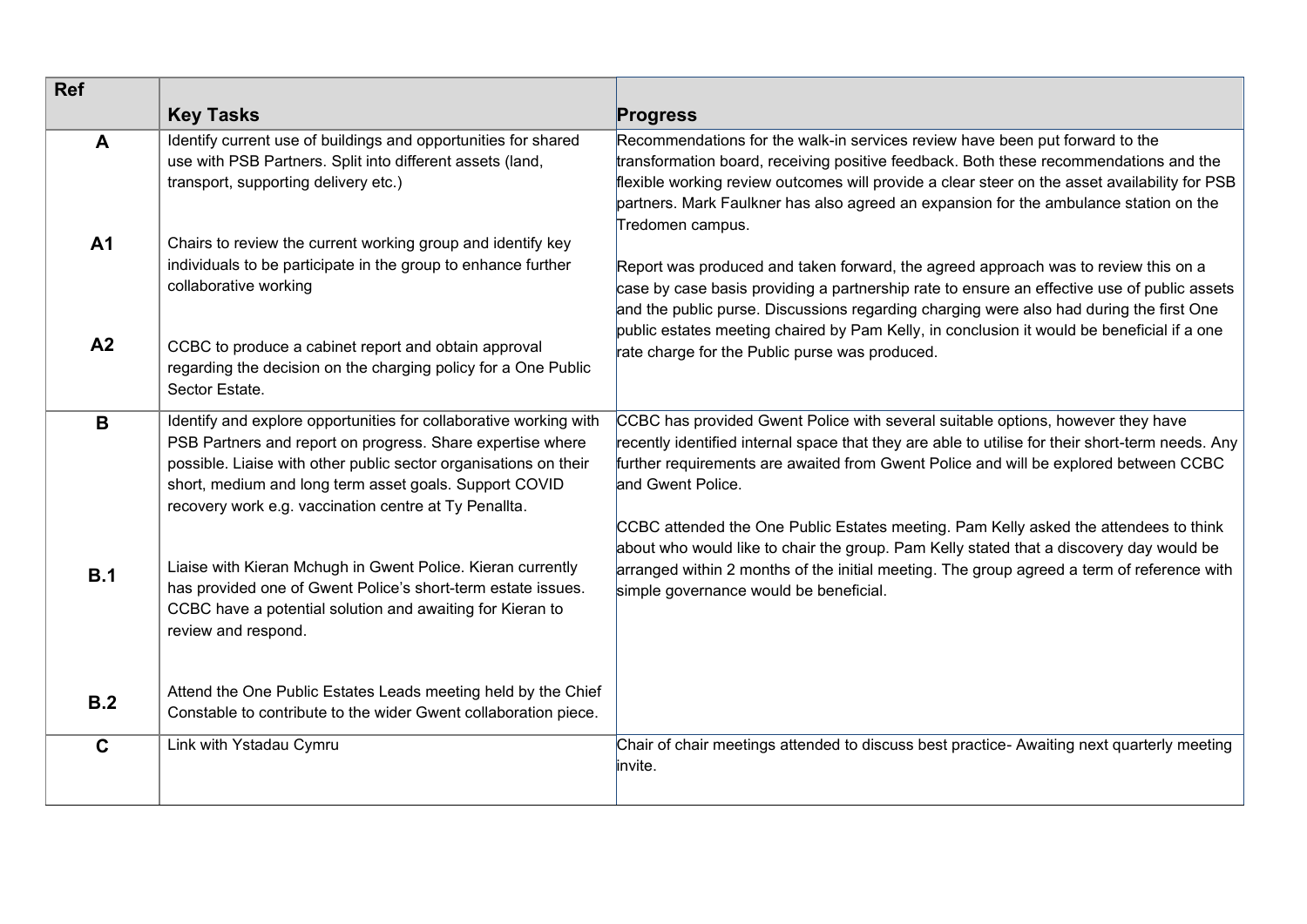| C.1      | CCBC attendance at the chair of chair meetings on a quarterly<br>basis to discuss best practice and share ongoing collaborative                                                                                                                                                           |                                                                                                                                                                                                                                                                                                                                                                                                                                                                                                                                                                                                                                                                                                                                                                                                                                                                                                                                                                                                                                                                                                                                                                                                                                                                         |
|----------|-------------------------------------------------------------------------------------------------------------------------------------------------------------------------------------------------------------------------------------------------------------------------------------------|-------------------------------------------------------------------------------------------------------------------------------------------------------------------------------------------------------------------------------------------------------------------------------------------------------------------------------------------------------------------------------------------------------------------------------------------------------------------------------------------------------------------------------------------------------------------------------------------------------------------------------------------------------------------------------------------------------------------------------------------------------------------------------------------------------------------------------------------------------------------------------------------------------------------------------------------------------------------------------------------------------------------------------------------------------------------------------------------------------------------------------------------------------------------------------------------------------------------------------------------------------------------------|
|          | opportunities for CCBC and the wider Gwent area.                                                                                                                                                                                                                                          |                                                                                                                                                                                                                                                                                                                                                                                                                                                                                                                                                                                                                                                                                                                                                                                                                                                                                                                                                                                                                                                                                                                                                                                                                                                                         |
| D<br>D.1 | Currently reviewing the potential for a Public Sector Hub based<br>in Ty Penallta and a Private/Public Hub at the Winding House.<br>Creation of a safeguarding hub at Foxes Lane with CCBC,<br>Police and Health<br>Public Sector and Private Public Sector Hub due to start June<br>2021 | Public Sector Hub based in Ty Penallta and Public/Private sector hub in the Winding house<br>funded by Welsh Government's Valleys Task Force Programme ready to open as soon as it<br>is safe to do so in line with WG guidelines. Bespoke Covid - safe furniture has been delivered<br>to the sites and enhancements to existing wifi connectivity.<br>The service offered at both venues includes:                                                                                                                                                                                                                                                                                                                                                                                                                                                                                                                                                                                                                                                                                                                                                                                                                                                                    |
| D.2      | The police have moved into Foxes lane in February 2021-<br>Action Complete.                                                                                                                                                                                                               | 9 accessible socially distanced workstations at both locations<br>$\bullet$<br>Parking<br>Existing staff at both locations to provide reception and support<br>Access to a cafeteria or coffee shop - Penallta House is not yet open for business,<br>but users will be able to use vending machines (if the building is re-opened for this<br>service prior to the return of CCBC staff)<br>Meeting room(s) at Penallta House are available for extra security and privacy<br>bookable in advance - not available until building is re-opened to staff<br>Links to other council business support services, with relevant phone numbers on<br>$\bullet$<br>display<br>Pricing - Free of Charge for public sector partners in Tredomen as a reciprocal<br>arrangement will be implemented; £10 per session in NTWH, but a pilot project has<br>been implemented to reduce to zero initially for local residents (in the Heads of the<br>Valleys area)<br>Welcome pack for all service users, including<br>o Leaflets for other CCBC venues<br>Details of local services, including shops, post office, walks and other<br>points of interest<br>Relevant Council and partner contact numbers such as Business Support,<br>Planning, Trading Standards, Env Health, etc. |
|          |                                                                                                                                                                                                                                                                                           | D.2 Action complete as the police have moved into Foxes Lane.                                                                                                                                                                                                                                                                                                                                                                                                                                                                                                                                                                                                                                                                                                                                                                                                                                                                                                                                                                                                                                                                                                                                                                                                           |
| E        | Investigate any available Welsh Government funding that could<br>assist the group in achieving its objectives.                                                                                                                                                                            | Ongoing.                                                                                                                                                                                                                                                                                                                                                                                                                                                                                                                                                                                                                                                                                                                                                                                                                                                                                                                                                                                                                                                                                                                                                                                                                                                                |
| E.1      |                                                                                                                                                                                                                                                                                           |                                                                                                                                                                                                                                                                                                                                                                                                                                                                                                                                                                                                                                                                                                                                                                                                                                                                                                                                                                                                                                                                                                                                                                                                                                                                         |